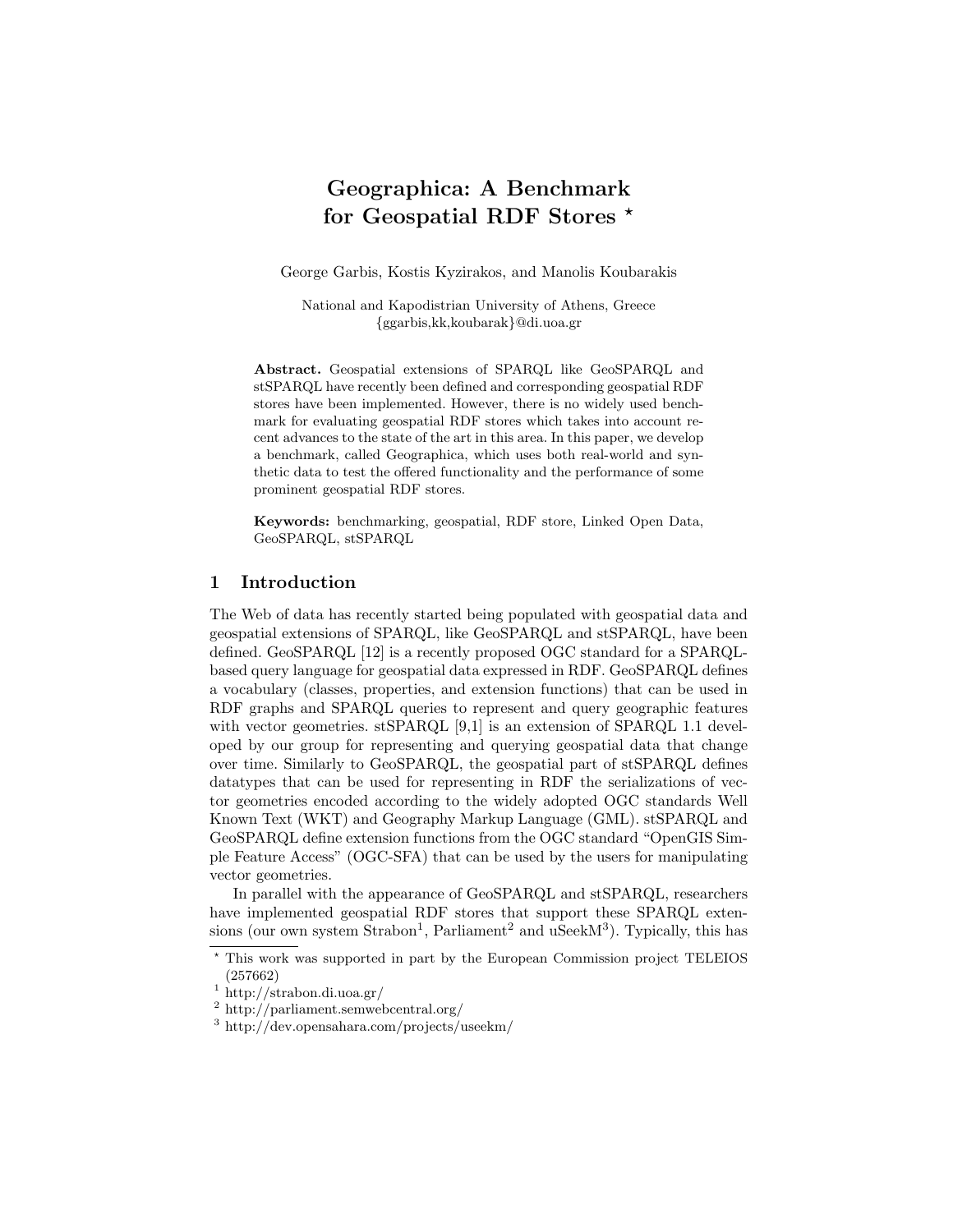been done by extending existing RDF stores that had no geospatial functionalities (e.g., Sesame) and by relying in state of the art spatially-enabled RDBMS (e.g., PostGIS) for the storage and querying of geometries. One reason that this approach has been successful is that the relational realization of the OGC-SFA standard has been widely adopted by many RDBMS for storing and manipulating vector geometries. The state of the art in this area is summarized in the survey paper [8].

The above advances to the state of the art in query languages and implemented systems has not so far been matched with much work on the evaluation and benchmarking of implemented geospatial RDF stores. Although there are various benchmarks for spatially-enabled RDBMS [17,13,4,14,15,11], there is only one paper in the literature that proposes a benchmark for geospatial data expressed in RDF [6]. However, since this work has preceded the proposal of GeoSPARQL and stSPARQL, it does not cover much of the features available in these languages. For example, only point and rectangle geometries are used in the data and only two topological functions and two non-topological functions are considered, while metric spatial functions and spatial aggregates are not discussed. Similarly, only the geospatial RDF store SPAUK, which is a precursor to Parliament, has been evaluated using the benchmark. Finally, [6] uses a synthetic workload only and does not consider any linked geospatial datasets such as the ones that are available in the LOD cloud today.

In this paper we go significantly beyond [6] and develop a benchmark, that can be used for the evaluation of the new generation of RDF stores supporting the query languages GeoSPARQL and stSPARQL. Our benchmark, nick-named Geographica<sup>4</sup>, is composed by two workloads with their associated datasets and queries: a real-world workload based on publicly available linked data sets and a synthetic workload. The real-world workload uses publicly available linked geospatial data, covering a wide range of geometry types (e.g., points, lines, polygons). To define this workload, we follow the approach of the benchmark Jackpine [15] and we define a micro benchmark and a macro benchmark. The micro benchmark tests primitive spatial functions. We check the spatial component of a system with queries that use non-topological functions, spatial selections, spatial joins and spatial aggregate functions. In the macro benchmark we test the performance of the selected RDF stores in typical application scenarios like reverse geocoding, map search and browsing, and a real-world use case from the Earth Observation domain. In the second workload of Geographica we use a generator that produces synthetic datasets of various sizes and generates queries of varying thematic and spatial selectivity. In this way, we can perform the evaluation of geospatial RDF stores in a controlled environment. In this part we follow the rationale of earlier papers [14,9,3]. For reasons of reproducibility, both workloads are publicly available<sup>5</sup>.

<sup>4</sup> Geographica (Greek: Γεωγραφικά) is a 17-volume encyclopedia of geographical knowledge written by the greek geographer, philosopher and historian Strabon (Greek: Στράβων) in 7 BC. (http://en.wikipedia.org/wiki/Geographica)

<sup>5</sup> http://geographica.di.uoa.gr/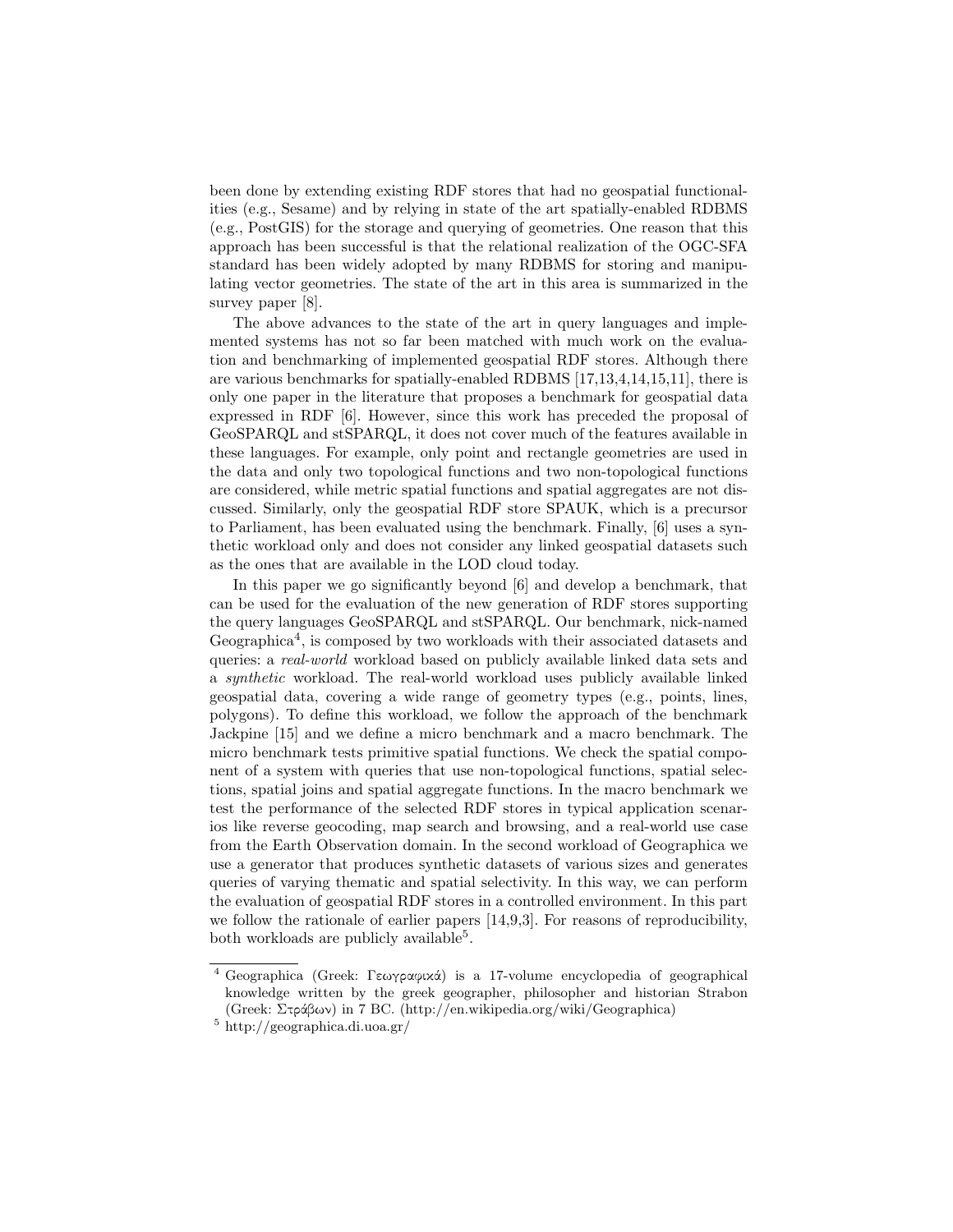We chose to test the systems Strabon, Parliament and uSeekM. To the best of our knowledge, these systems are the only ones that currently provide support for a rich subset of GeoSPARQL and stSPARQL. Other RDF stores like OpenLink Virtuoso, OWLIM and AllegroGraph, allow only the representation of point geometries and provide support for a few geospatial functions [8]. The limited functionality provided by these systems did not allow us to include them in the experiments presented in this paper A comparison between generic RDF stores with limited geospatial capabilities and geospatial RDF stores are given in the long version of this paper<sup>6</sup>.

The rest of the paper is organized as follows. Section 2 presents previous related work. The benchmark and its results are described in Sections 3 and 4, respectively and general conclusions and future work are discussed in Section 5.

# 2 Related Work

In this section we discuss the most important benchmarks that are relevant to Geographica. We first present well-known benchmarks for SPARQL query processing, then benchmarks from the area of spatial relational databases and, finally, the only available benchmark for querying linked geospatial data.

Benchmarks for SPARQL query processing. Four well-known benchmarks for SPARQL querying are the Lehigh University Benchmark (LUBM) [5], the Berlin SPARQL Benchmark (BSBM) [2], the SP<sup>2</sup>Bench SPARQL Performance Benchmark [16] and the DBPedia SPARQL Benchmark (DBPSB) [10]. LUBM, BSBM and SP<sup>2</sup>Bench create a synthetic dataset based on a use case scenario and define some queries covering a spectrum of SPARQL characteristics. For example, the synthetic dataset of SP<sup>2</sup>Bench resembles the original publications dataset of DBLP while the dataset of LUBM describes the university domain. The creators of DBPSB take a different approach. They propose a benchmark creation methodology based on real-world data and query logs. The proposed methodology is used in [10] to create a benchmark based on DBPedia data and query-logs.

Benchmarks for spatial relational databases. One of the first benchmarks for spatial relational databases has been the SEQUOIA benchmark [17] which focuses on Earth Science use cases. In order for its results to be representative of Earth Sciences use cases, SEQUOIA uses real-world data (satellite raster data, point locations of geographic features, land use/land cover polygons and data about drainage networks covering the area of USA) and real-world queries. Its queries cover tasks like data loading, raster data management, filtering based on spatial and non-spatial criteria, spatial joins, and path computations over graphs. The SEQUOIA benchmark has been extended in [13] to evaluate the geospatial DBMS Paradise. Two other well known benchmarks for spatial relational databases which use synthetic vector data are  $\hat{A}$  La Carte [4] and VESPA[14]. A La Carte uses a dataset consisting only of rectangles which are generated ac- ´ cording to various statistical distributions and it has been used to compare the

 $6$  http://geographica.di.uoa.gr/files/Geographica-ISWC-2013-long-version.pdf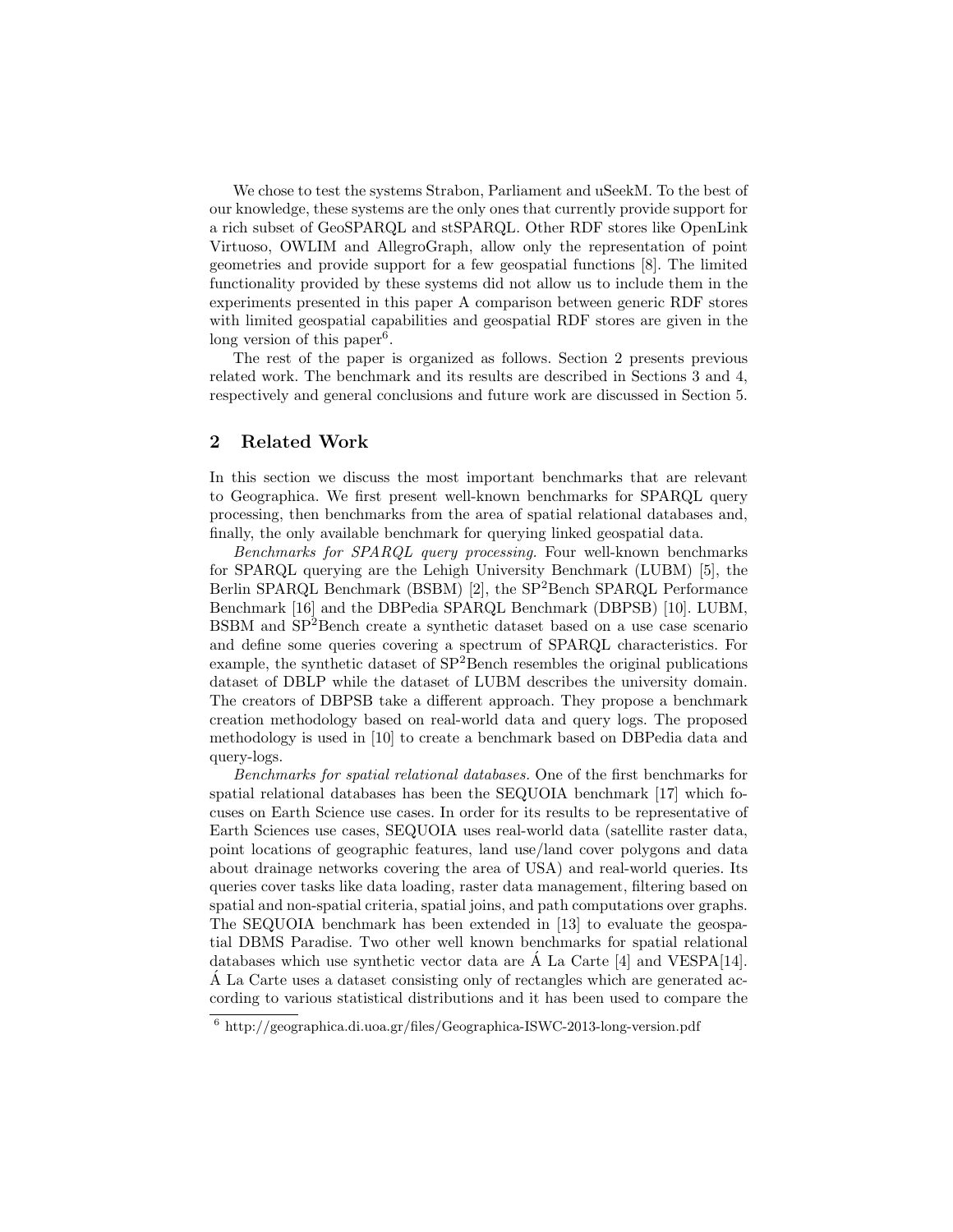| Datasets          | Size  | <b>Triples</b> | $#$ of Points            | $#$ of Lines | $#$ of Polygons |
|-------------------|-------|----------------|--------------------------|--------------|-----------------|
| GAG               | 33MB  | 4Κ             | $\overline{\phantom{0}}$ |              | 325             |
| $_{CLC}$          | 401MB | 630K           | $\overline{\phantom{0}}$ | -            | 45K             |
| $LGD$ (only ways) | 29MB  | 150K           | $\overline{\phantom{a}}$ | 12K          | -               |
| GeoNames          | 45MB  | 400K           | 22K                      |              |                 |
| <b>DBPedia</b>    | 89MB  | 430K           | 8K                       |              |                 |
| Hotspots          | 90MB  | 450K           | $\overline{\phantom{0}}$ |              | 37K             |

Table 1: Dataset characteristics

performance of different spatial join techniques. VESPA [14] creates a more complex dataset with more geometry types (polygons, lines and points) and it has been used to compare PostgreSQL with Rock & Roll deductive object oriented database. More recently, [15] has defined a more generic benchmark for spatial relational databases, called Jackpine. It includes two kinds of benchmarking, micro and macro. Micro benchmarking tests topological predicates and spatial analysis functions in isolation. Macro benchmarking defines six typical spatial data applications scenarios and tests a number of queries based on them.

Benchmarks for geospatial RDF stores. The only published benchmark for querying geospatial data encoded in RDF has been proposed by Kolas [6]. He extends LUBM to include spatial entities and to test the functionality of spatially enabled RDF stores. LUBM queries are extended to cover four primary types of spatial queries, namely spatial location queries, spatial range queries, spatial join queries, nearest neighbor queries. Range queries aim to test cases of various selectivity, while spatial joins aims to test whether the query planner selects a good plan by taking into account the selectivity of the spatial and ontological part of each query.

# 3 The Benchmark Geographica

In this section we present our benchmark in detail. Section 3.1 presents its first part (the real-world workload) while Section 3.2 presents the second part (the synthetic workload).

#### 3.1 Real-World Workload

This workload aims at evaluating the efficiency of basic spatial functions that a geospatial RDF store should offer. In addition, this workload includes three typical application scenarios.

Datasets. In this section we describe the datasets that we use for the real-world workload. We have datasets that play an important role in the Linked Open Data Cloud, such as the part of DBPedia and GeoNames referring to Greece, despite the fact that their spatial information is limited to points. In addition we have part of the LinkedGeoData<sup>7</sup> (LGD) dataset which has richer geospatial

<sup>7</sup> http://linkedgeodata.org/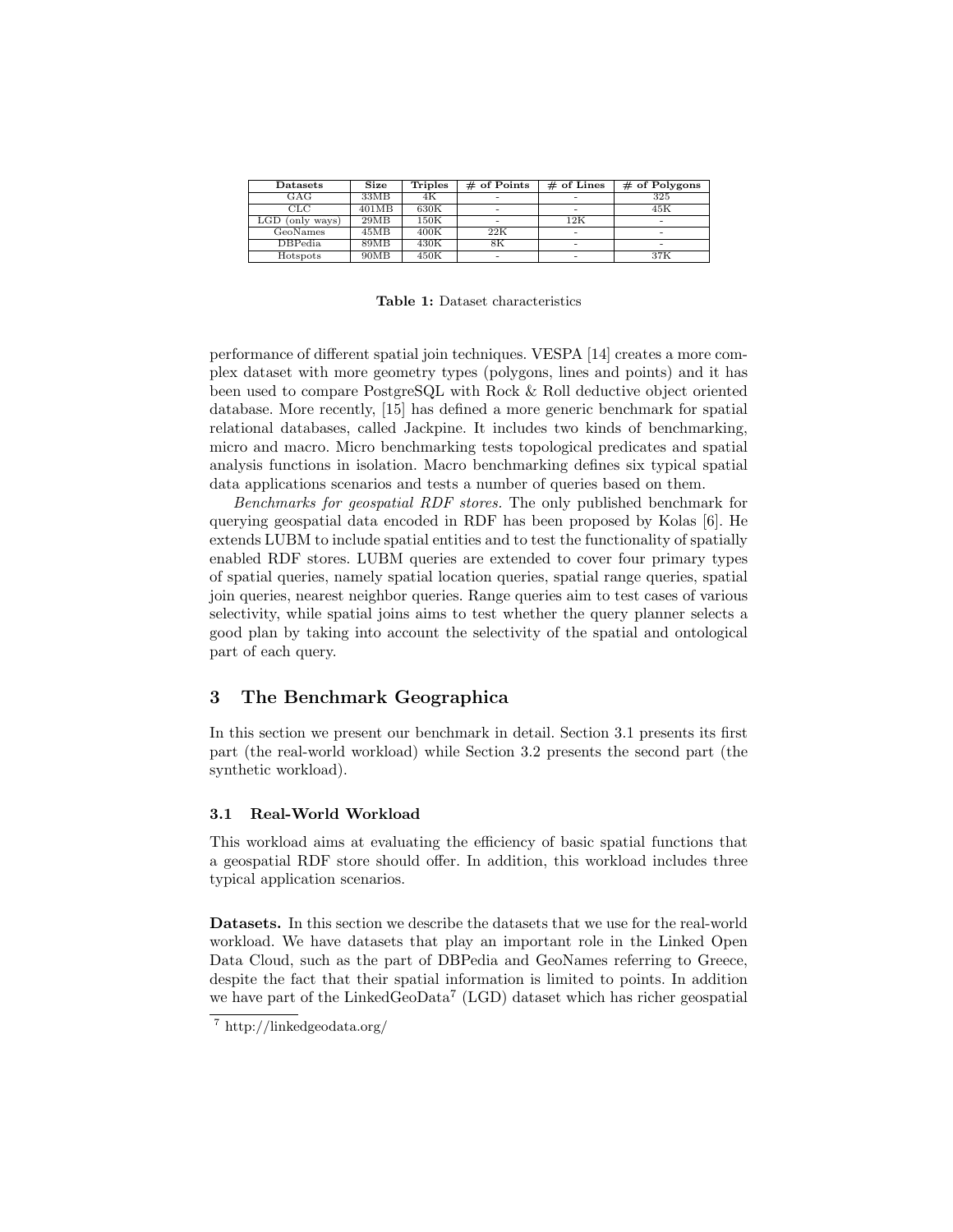information from OpenStreetMap<sup>8</sup> about the road network and rivers of Greece. We also chose to use the Greek Administrative Geography<sup>9</sup> (GAG) and the CORINE Land Use/Land Cover<sup>10</sup> (CLC) dataset for Greece which have complex polygons. The CLC dataset is made available by the European Environmental Agency for the whole Europe and contains data regarding the land cover of European countries. Both of these datasets with information about Greece have been published as linked data by us in the context of the European project  $TELEIOS<sup>11</sup>$ . Finally, we include a dataset containing polygons that represent wild fire hotspots. This dataset has been produced by the National Observatory of Athens (NOA) in the context of project TELEIOS by processing appropriate satellite images as described in [7]. Each dataset is loaded in a separate named graph so that each query access only the part of the dataset that is needed. Some important characteristics of the datasets used can be found in Table 1.

Micro Benchmark. The micro benchmark aims at testing the efficiency of primitive spatial functions in state of the art geospatial RDF stores. Thus, we use simple SPARQL queries which consist of one or two triple patterns and a spatial function. We start by checking simple spatial selections. Next, we test more complex operations such as spatial joins. We test spatial joins using the topological relations defined by stSPARQL [9] and the Geometry Topology component of GeoSPARQL.

Apart from topological relations, we test non-topological functions (e.g., geof:buffer), defined by the Geometry extension of GeoSPARQL, which construct a new geometry object. Additionally, we test the metric function strdf:area which is only defined in stSPARQL. The aggregate functions strdf: extent, and strdf:union of stSPARQL are also tested by this benchmark. GeoSPARQL does not define aggregate functions. We include aggregate functions in Geographica since they are present in all geospatial RDBMS, and we found them very useful in EO applications in the context of the project TELEIOS. A short description of queries used in the micro benchmark can be found in Table 2.

Macro Benchmark. In the macro benchmark we aim to test the performance of the selected RDF stores in the following typical application scenarios: reverse geocoding, map search and browsing, and two scenarios from the Earth Observation domain.

Reverse Geocoding. Reverse geocoding is the process of attributing a readable address or place name to a given point. Thus, in this scenario, we pose SPARQL queries which sort retrieved objects by their distance to the given point and select the first one.

Map Search and Browsing. This scenario demonstrates the queries that are typically used in Web-based mapping applications. A user first searches for points

<sup>8</sup> http://www.openstreetmap.org/

<sup>9</sup> http://www.linkedopendata.gr/dataset/greek-administrative-geography/

<sup>10</sup> http://www.linkedopendata.gr/dataset/corine-land-cover-of-greece

<sup>11</sup> http://www.earthobservatory.eu/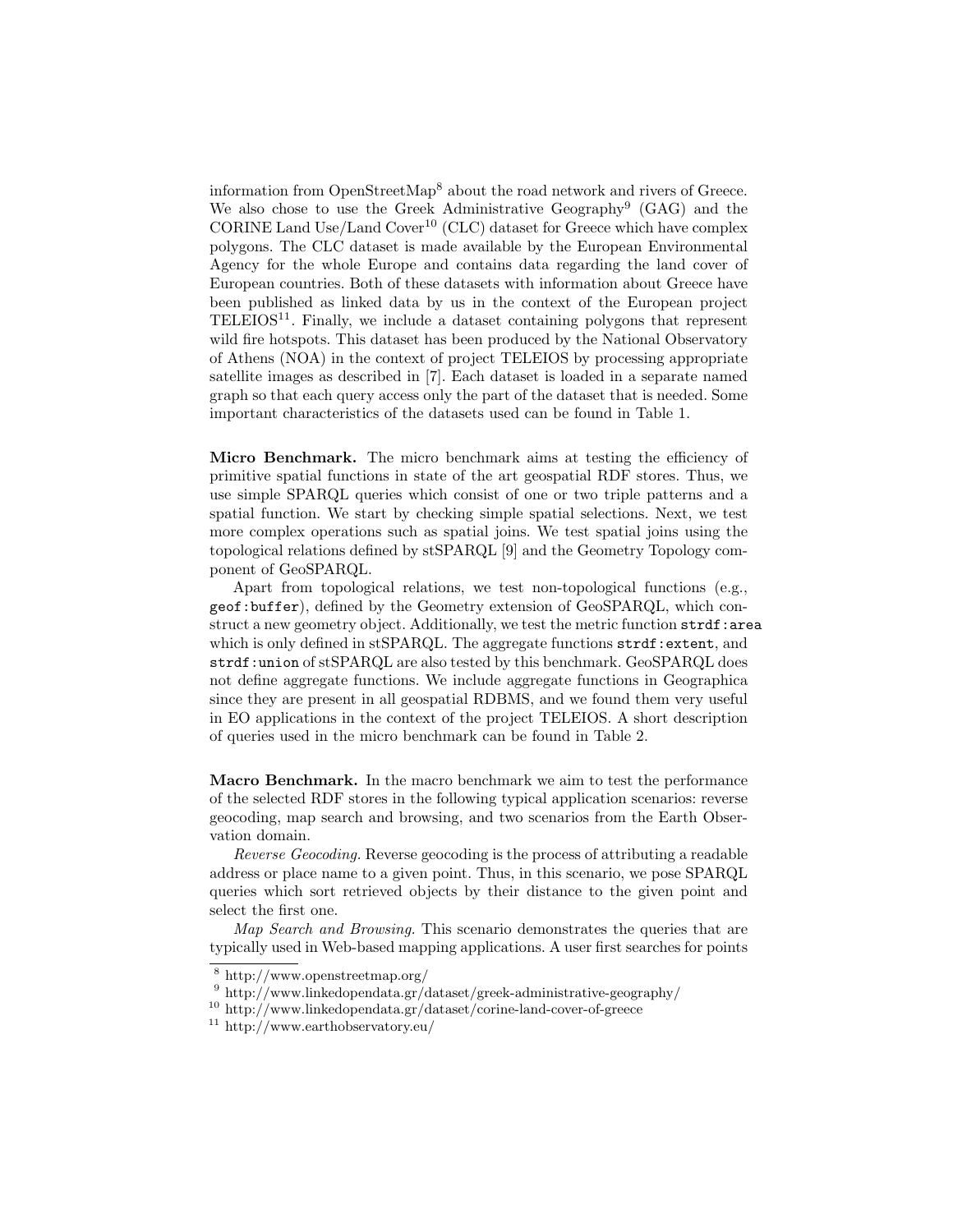| Query            | Operation                           | Description                                                                   |
|------------------|-------------------------------------|-------------------------------------------------------------------------------|
|                  | Non-topological construct functions |                                                                               |
| Q1               | Boundary                            | Construct the boundary of all polygons of CLC                                 |
| $\overline{Q2}$  | Envelope                            | Construct the envelope of all polygons of CLC                                 |
| $\overline{Q3}$  | Convex Hull                         | Construct the convex hull of all polygons of CLC                              |
| $\overline{Q4}$  | Buffer                              | Construct the buffer of all points of GeoNames                                |
| $\overline{Q5}$  | Buffer                              | Construct the buffer of all lines of LGD                                      |
| Q <sub>6</sub>   | Area                                | Compute the area of all polygons of CLC                                       |
|                  | <b>Spatial selections</b>           |                                                                               |
| Q7               | Equals                              | Find all lines of LGD that are spatially equal with a given line              |
| $\overline{Q8}$  | Equals                              | Find all polygons of GAG that are spatially equal a given polygon             |
| Q9               | <b>Intersects</b>                   | Find all lines of LGD that spatially intersect with a given polygon           |
| $\overline{Q10}$ | <b>Intersects</b>                   | Find all polygons of GAG that spatially intersect with a given line           |
| Q11              | Overlaps                            | Find all polygons of GAG that spatially overlap with a given polygon          |
| $\overline{Q12}$ | Crosses                             | Find all lines of LGD that spatially cross a given line                       |
| $\overline{Q13}$ | Within<br>poly-                     | Find all points of GeoNames that are contained in a given polygon             |
|                  | gon                                 |                                                                               |
| Q14              | Within buffer                       | Find all points of GeoNames that are contained in the buffer of a given point |
|                  | of a point                          |                                                                               |
| Q15              | Near a point                        | Find all points of GeoNames that are within specific distance from a given    |
|                  |                                     | point                                                                         |
| $\overline{Q16}$ | Disjoint                            | Find all points of GeoNames that are spatially disjoint of a given polygon    |
| Q17              | Disjoint                            | Find all lines of LGD that are spatially disjoint of a given polygon          |
| Spatial joins    |                                     |                                                                               |
| $\overline{Q18}$ | Equals                              | Find all points of GeoNames that are spatially equal with a point of DBPedia  |
| $\overline{Q19}$ | <b>Intersects</b>                   | Find all points of GeoNames that spatially intersect a line of LGD            |
| $\overline{Q20}$ | <b>Intersects</b>                   | Find all points of GeoNames that spatially intersect a polygon of GAG         |
| $\overline{Q21}$ | Intersects                          | Find all lines of LGD that spatially intersect a polygon of GAG               |
| $\overline{Q22}$ | Within                              | Find all points of GeoNames that are within a polygon of GAG                  |
| Q23              | Within                              | Find all lines of LGD that are within a polygon of GAG                        |
| Q24              | Within                              | Find all polygons of CLC that are within a polygon of GAG                     |
| Q25              | Crosses                             | Find all lines of LGD that spatially cross a polygon of GAG                   |
| $\overline{Q26}$ | <b>Touches</b>                      | Find all polygons of GAG that spatially touch other polygons of GAG           |
| $\overline{Q27}$ | Overlaps                            | Find all polygons of CLC that spatially overlap polygons of GAG               |
|                  | <b>Aggregate functions</b>          |                                                                               |
| $\overline{Q28}$ | Extension                           | Construct the extension of all polygons of GAG                                |
| $\overline{Q29}$ | Union                               | Construct the union of all polygons of GAG                                    |

Table 2: Queries of the micro benchmark

| Query                             | Description                                                                         |  |  |  |  |  |
|-----------------------------------|-------------------------------------------------------------------------------------|--|--|--|--|--|
| <b>Reverse Geocoding</b>          |                                                                                     |  |  |  |  |  |
| RG1                               | Find the closest populated place (from GeoNames)                                    |  |  |  |  |  |
| RG2                               | Find the closest street (from LGD)                                                  |  |  |  |  |  |
| Map Search and Browsing           |                                                                                     |  |  |  |  |  |
| MSB1                              | Find the co-ordinates of a given POI based on the matic criteria (from GeoNames)    |  |  |  |  |  |
| $_{\rm MSB2}$                     | Find roads in a given bounding box around these co-ordinates (from LGD)             |  |  |  |  |  |
| MSB3                              | Find other POI in a given bounding box around these co-ordinates (from GeoNames)    |  |  |  |  |  |
| Rapid Mapping for Fire Monitoring |                                                                                     |  |  |  |  |  |
| RM1                               | Find the land cover of areas inside a given bounding box (from CLC)                 |  |  |  |  |  |
| RM2                               | Find primary roads inside a given bounding box (from LGD)                           |  |  |  |  |  |
| RM3                               | Find detected hotspots inside a given bounding box (from Hotspots)                  |  |  |  |  |  |
| RM4                               | Find municipality boundaries inside a given bounding box (from GAG)                 |  |  |  |  |  |
| RM5                               | Find coniferous forests inside a given bounding box which are on fire (from CLC and |  |  |  |  |  |
|                                   | Hotspots)                                                                           |  |  |  |  |  |
| RM6                               | Find road segments inside a given bounding box which may be damaged by fire (from   |  |  |  |  |  |
|                                   | LGD and Hotspots)                                                                   |  |  |  |  |  |

Table 3: Queries of the macro benchmark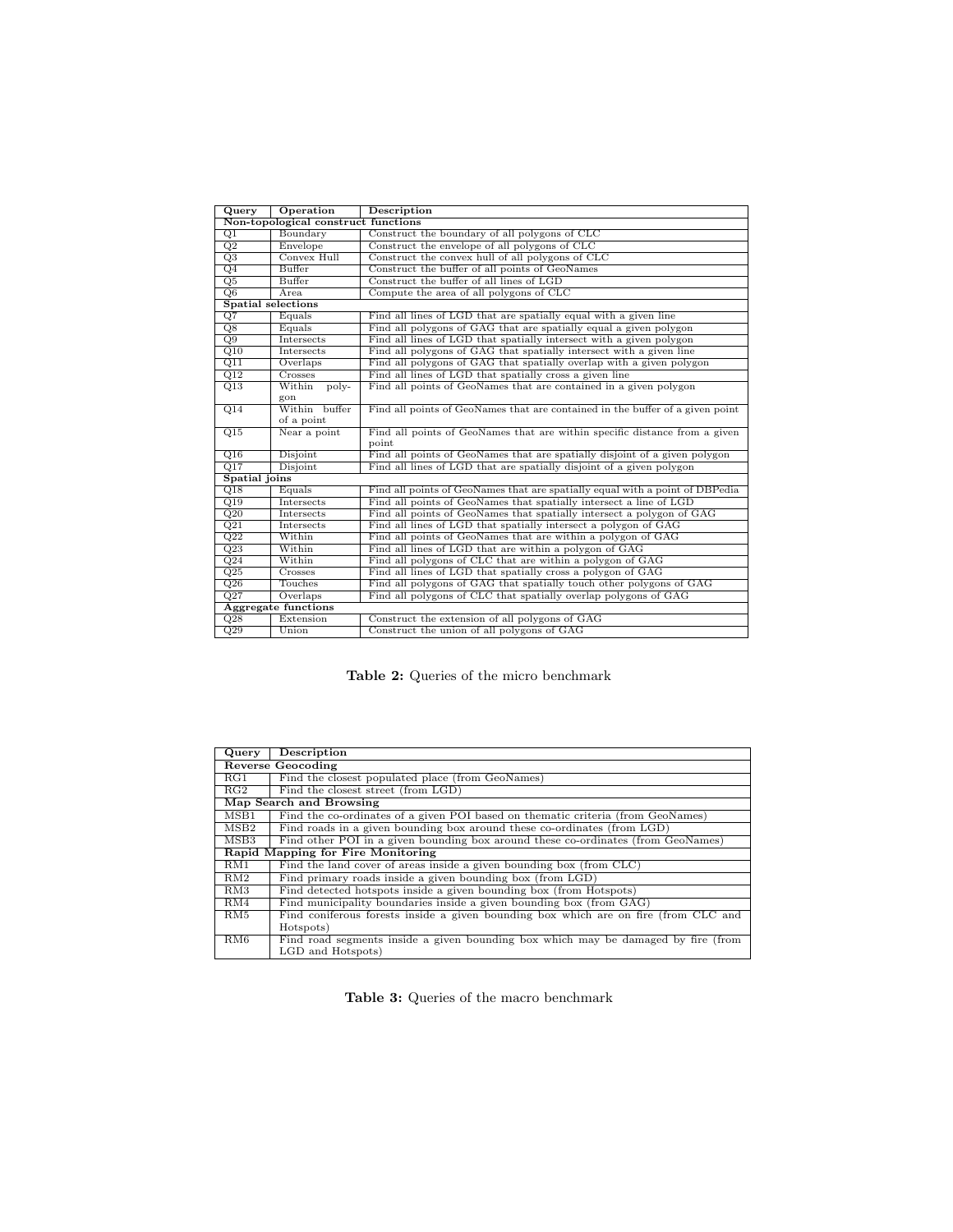of interest based on thematic criteria. Then, she selects a specific point and information about the area around it is retrieved (e.g., POIs and roads).

Rapid Mapping for Wild Fire Monitoring. In this scenario we test queries which retrieve map layers for creating a map that can be used by decision makers tasked with the monitoring of wild fires. This application has been studied in detail in project TELEIOS [7] and the scenario covers its core querying needs. First, spatial selections are used to retrieve basic information of interest (e.g., roads, administrative areas etc.). Second more complex information can be derived using spatial joins and non-topological functions. For example, a user may be interested in the segment of roads that may be damaged by fire. We point out that this scenario is representative of many rapid mapping tasks encountered in Earth Observation applications. The queries of the macro benchmark can be found in Table 3.

#### 3.2 Synthetic Workload

The synthetic workload of Geographica relies on a generator that produces synthetic datasets of various sizes and instantiates query templates that can produce queries with varying thematic and spatial selectivity. In this way, we can perform the evaluation of geospatial RDF stores in a controlled environment in order to monitor their performance with great precision.

Datasets. The workload generator produces synthetic datasets of arbitrary size that resemble features on a map. As in VESPA [14], the produced datasets model the following geographic features: states in a country, land ownership, roads and points of interest. For each dataset, we developed a minimal ontology<sup>12</sup> that follows a general version of the schema of OpenStreetMap and uses GeoSPARQL ontologies and vocabularies. In Figure  $1(a)$  we present the developed ontology for representing points of interest only. As in [3,9], every feature (i.e., point of interest) is assigned a number of thematic tags each of which consists of a keyvalue pair of strings. Each feature is tagged with key 1, every other feature with key 2, every fourth feature with key 4, etc. up to key  $2^k, k \in \mathbb{N}$ . This tagging makes it possible to select different parts of the entire dataset in a uniform way, and perform queries of various thematic selectivities. For example, if we selected all points of interest tagged with key 1, we would select all available points of interest, if we selected all points of interest tagged with key 2, we would select half of them, etc.

Every feature has a spatial extent as well that is modelled using the GeoSPARQL vocabulary. The spatial extent of the land ownership dataset constitutes a uniform grid of  $n \times n$  hexagons. The land ownership dataset forms the basis for the spatial extent of all generated datasets since the size of each dataset is given relatively to the number  $n$ . By modifying the number of hexagons along

 $12 \text{ http://geographica.di.uoa.gr/generator//\ontology, landOwnership, state, road,}$ pointOfInterest}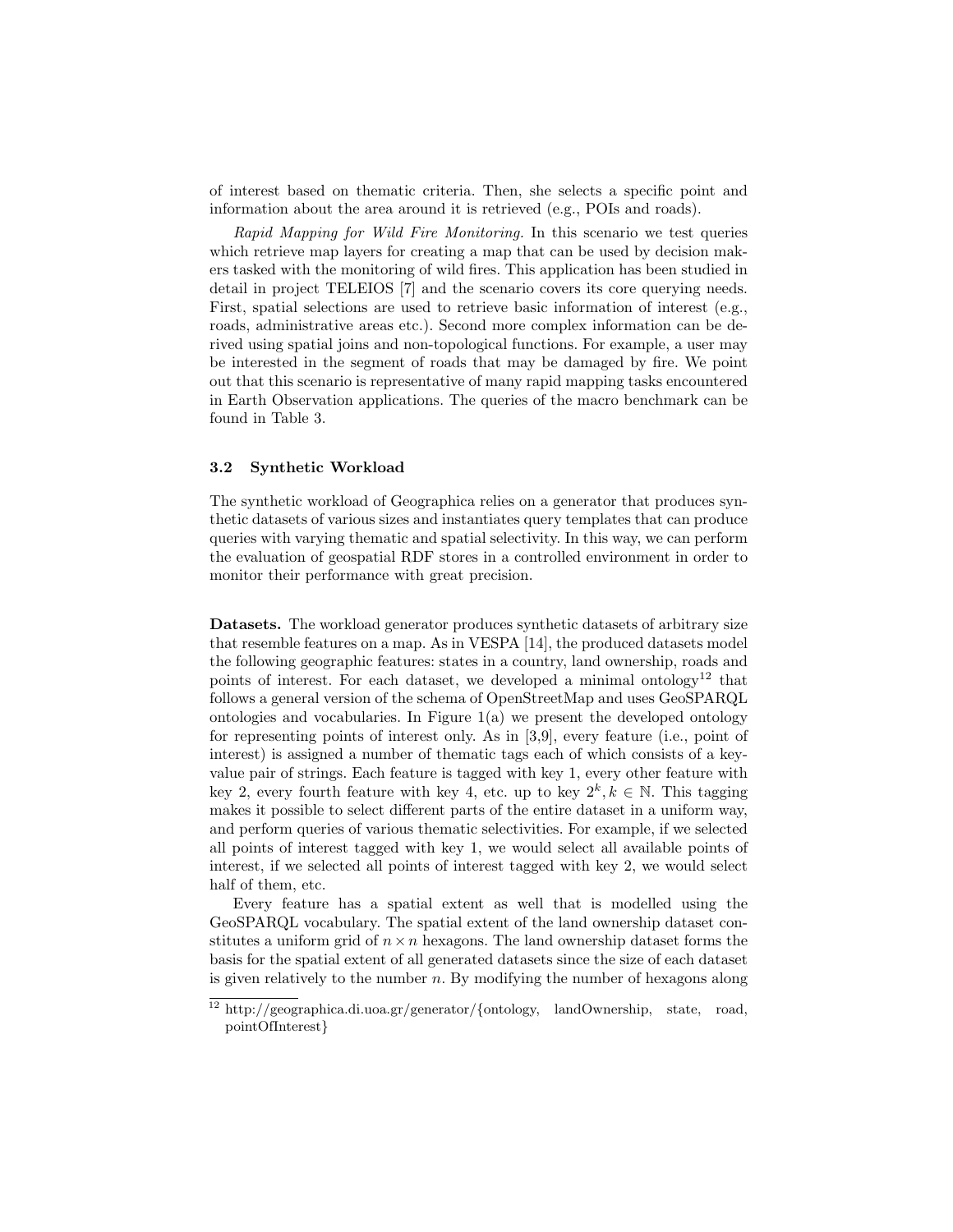

Fig. 1: Synthetic dataset

an axis, we produce datasets of arbitrary size. As we will see in the following section, this enabled us to adjust the selectivity of the spatial predicates appearing in queries in a uniform way too.

As in [14], the generated land ownership dataset consists of  $n^2$  features with hexagonal spatial extent, where each hexagon is placed uniformly on a  $n \times n$ grid. The cardinality of the land ownerships is  $n^2$ . The generated state dataset consists of  $(\frac{n}{3})^2$  features with hexagonal spatial extent, where each hexagon is placed uniformly on a  $\frac{n}{3} \times \frac{n}{3}$  grid. The cardinality of the state geometries is  $(\frac{n}{3})^2$ . The generated road dataset consists of *n* features with sloping line geometries. Half of the line geometries are roughly horizontal and the other half are roughly vertical. Each line consists of  $\frac{n}{2} + 1$  line segments. The cardinality of the road geometries is n. The generated point of interest dataset consists of  $n^2$ features with point geometries which are uniformly placed on  $n$  sloping, evenly spaced, parallel lines. The cardinality of the point of interest geometries is  $n^2$ . In Figure 1(b) we present a sample of the generated geometries.

Queries. The synthetic workload generator produces SPARQL queries corresponding to spatial selection and spatial joins by instantiating the two query templates presented in Table 4.

The query template used for producing SPARQL queries corresponding to spatial selections is identical to the query template used in [3,9]. In this query template, parameter THEMA is one of the values used when assigning tags to a feature and parameter GEOM is the WKT serialization of a rectangle. As in [9], we define the thematic selectivity of an instantiation of the query template as the fraction of the total features of a dataset that are tagged with a key equal to THEMA. For example, by altering the value of THEMA from 1 to 2, we reduce the thematic selectivity of the query by selecting half the nodes we previously did. We define the *spatial selectivity* of an instantiation of the query template as the fraction of the total features for which the topological relations defined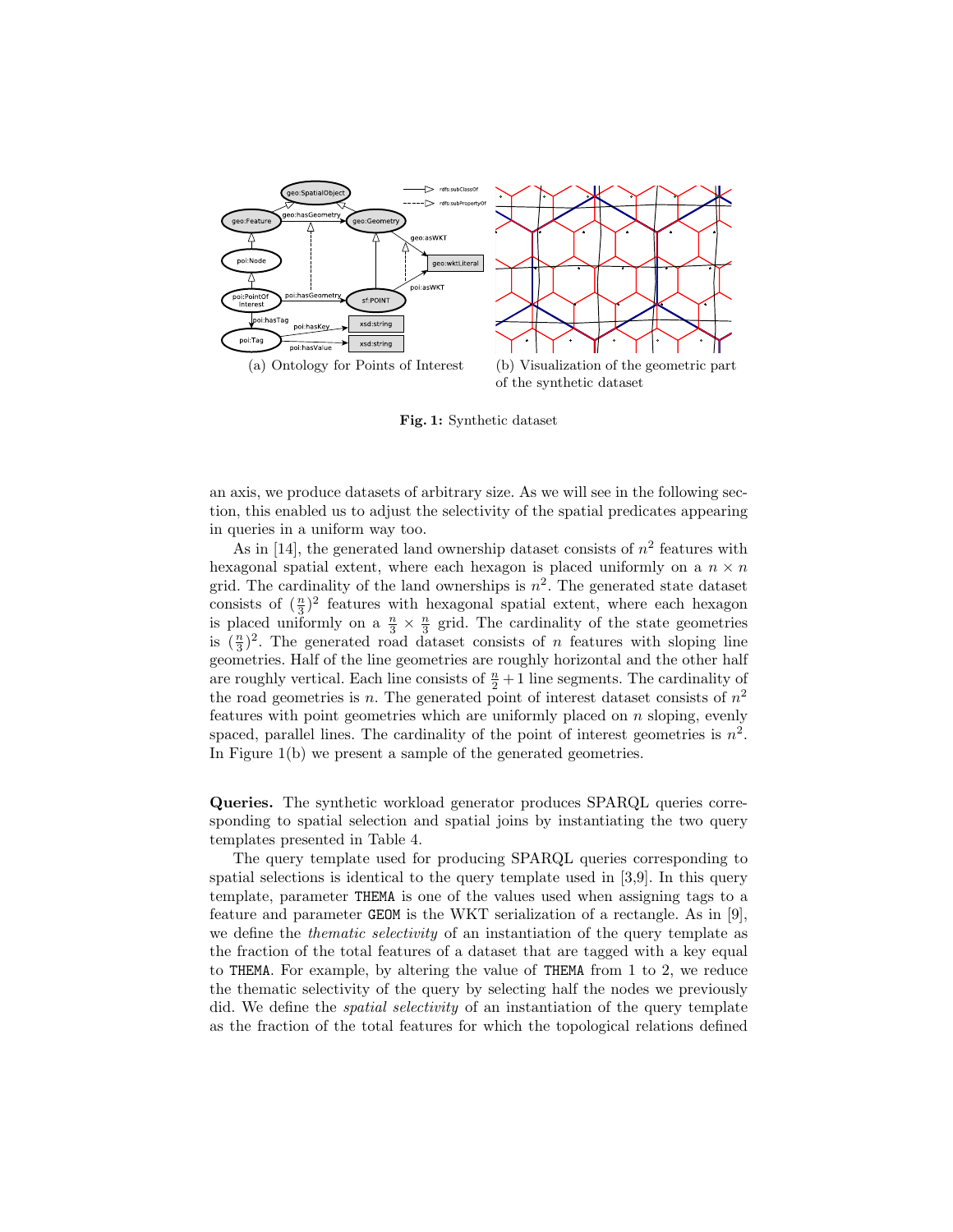| $\mathbf{a}$                      |                                     |  |  |  |  |
|-----------------------------------|-------------------------------------|--|--|--|--|
|                                   | SELECT ?s1 ?s2                      |  |  |  |  |
|                                   | WHERE {                             |  |  |  |  |
| SELECT ?s                         | ?s1 ns1:hasGeometry/ns1:asWKT ?g1.  |  |  |  |  |
| WHERE $\{$                        | ?s1 ns1:hasTag/ns1:hasKey "THEMA".  |  |  |  |  |
| ?s ns:hasGeometry/ns:asWKT ?g.    | ?s2 ns2:hasGeometry/ns2:asWKT ?g2.  |  |  |  |  |
| ?s c:hasTag/ns:hasKey "THEMA".    | ?s2 ns2:hasTag/ns2:hasKey "THEMA'". |  |  |  |  |
| FILTER(FUNCTION( $?g$ , "GEOM"))} | FILTER(FUNCTION( $?g1, ?g2$ ))}     |  |  |  |  |

Table 4: Query templates for generating SPARQL queries corresponding to (a) spatial selections, and (b) spatial joins.

by parameter FUNCTION holds between each of them and the rectangle defined by parameter GEOM. By modifying the value of the parameter namespace ns we specify the dataset and the corresponding type of geometric information that is examined by an instance of the query template.

The query template used for producing SPARQL queries corresponding to spatial joins involves two datasets identified by the values of the parameter namespaces ns1 and ns2. In this query template as well, parameters THEMA and THEMA' control the thematic selectivity of the query. The value of parameter FUNCTION defines the topological relation that must hold between instances of the two datasets that are involved in an instance of the query template. Parameter FUNCTION can be instantiated with every function defined in the Geometry Topology extension of GeoSPARQL. In our experiments, as described in Section 4.3, we used geof:sfIntersects, geof:sfTouches, geof:sfWithin. For example, by instantiating the query template (b) with the values poi for ns1, state for ns2, 1 for THEMA, 2 for THEMA' and geof:sfWithin for FUNCTION, we get a SPARQL query that asks for all generated points of interest that are inside half of the generated states.

These query templates allow us to generate SPARQL queries with great diversity regarding their spatial and thematic selectivity, thus stressing the optimizers of the geospatial RDF stores that we test and evaluating their effectiveness in identifying efficient query plans.

# 4 Benchmark Results

In this section we present the results of running Geographica against the open source systems Strabon, Parliament and uSeekM that currently provide support for a rich subset of GeoSPARQL and stSPARQL. A comparison between these geospatial RDF stores and generic RDF stores that provide support only for point geometries is given in the long version of this paper.

#### 4.1 Experimental Setup

In this section we describe the setup of the experiments used to evaluate the selected triple stores. The machine that was used to run the benchmark is equipped with two Intel Xeon E5620 processors with 12MB L3 cache running at 2.4 GHz, 24 GB of RAM and a RAID-5 disk array that consists of four disks. Each disk has 32 MB of cache and its rotational speed is 7200 rpm.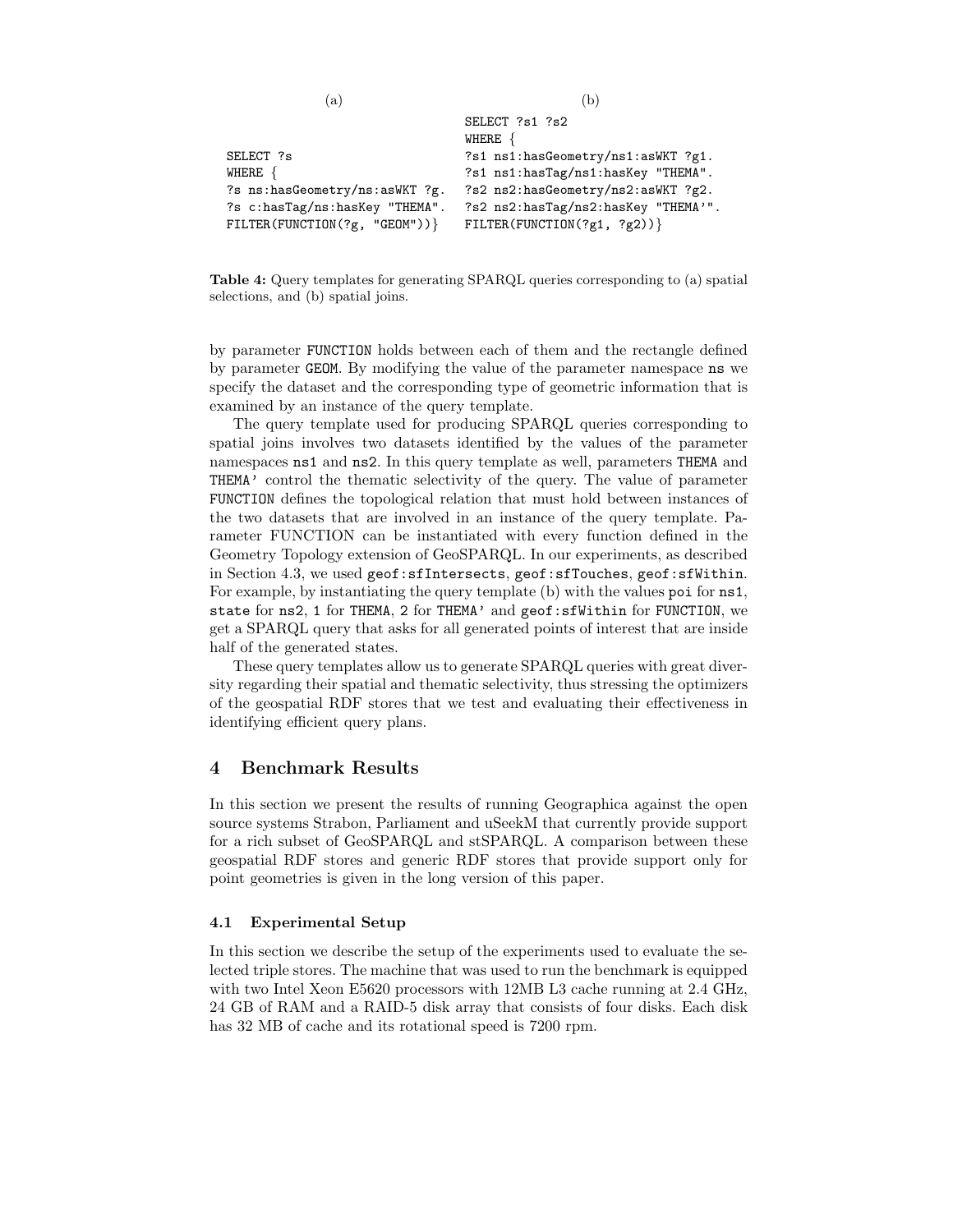|            |                    |                    |                   | Scenario                          | Strabon | uSeekM | <b>Parliament</b> |
|------------|--------------------|--------------------|-------------------|-----------------------------------|---------|--------|-------------------|
| Workload   | Strabon            | $n$ Seek $M$       | <b>Parliament</b> | Reverse Geocoding                 | 65s     |        | 2.6s              |
| Real-world | $220 \text{ sec.}$ | $214 \text{ sec.}$ | 250 sec.          | Map Search and Browsing           | 0.9s    | 0.6s   | 22.2              |
| Synthetic  | $221$ sec.         | $406$ sec.         | $462$ sec.        | Rapid Mapping for Fire Monitoring | 207.4s  |        |                   |
|            |                    |                    |                   |                                   |         |        |                   |

Table 5: Storing times Table 6: Average Iteration times - Macro Scenarios

Each query in the micro and the synthetic benchmark was run three times on cold and warm caches. For warm caches, we ran each query once before measuring the response time, in order to warm up the caches. We measured the response time for each query posed by measuring the elapsed time from submitting the query until a complete iteration over the results had been completed. The response time of each query was measured and the median of all measurements is reported. A timeout of one hour is set as a time limit for all queries. For the macro benchmark, we run each scenario many times (with different initialization each time) for one hour without cleaning the caches and we report the average time for a complete execution of all queries defined in each scenario. Strabon and uSeekM utilize Postgres enhanced with PostGIS as a spatially-enabled relational backend. For these systems, we set up an instance of Postgres 9.2 with PostGIS 2.0 and we tuned it to make better use of the system resources.

For every dataset of Geographica, a unique property is used to connect geometries with their serialization (e.g. the Corine Land Use/Land cover ontology defines the property clc:asWKT), and this property is defined as a subproperty of the property geo:asWKT that is defined by GeoSPARQL. Parliament is able to identify and index a triple that represents the serialization of a geometric object only when the property geo:asWKT is used. As a result, the RDFS reasoning capabilities of Parliament have to be enabled so that it performs forward chaining during data loading and indexes the geometry using the spatial index as well. Strabon and uSeekM do not perform any reasoning on the input data.

#### 4.2 Real-World Workload

Dataset Storage. In this section we present the time required by each system to store and index the datasets of the real-world workload. Strabon uses a storing scheme which creates a predicate table for every unique predicate of input dataset. Usually, this choice leads to the creation of a large number of predicate tables and consequently a lot of time is required for storing and indexing. The bulk loader of Strabon emulates this "per-predicate" scheme but it merges in a single table predicates that are used rarely on a dataset, so it reduces the required storing time. uSeekM needs less time since it is based on the native repository of Sesame which is known to be the most efficient implementation of Sesame for average sized datasets. Parliament is reasonably slower than uSeekM as it requires more time to perform forward chaining on the input dataset, as described in Section 4.1.

Micro Benchmark. The results of the micro benchmark are shown in Table 7 where the response time of each query is reported for both cold and warm caches.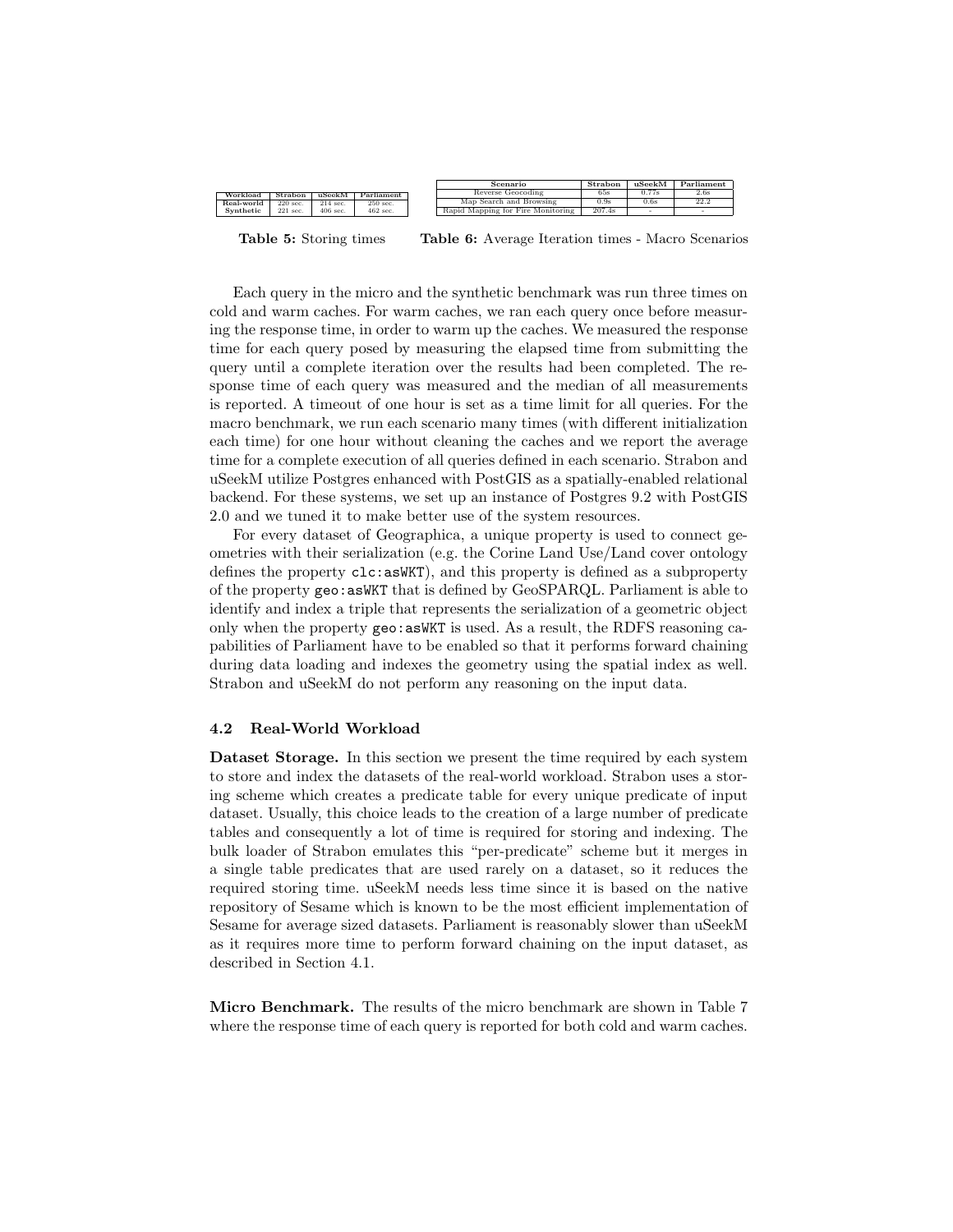First, the results of evaluating the queries with non-topological function are reported. For this class of queries uSeekM and Strabon have comparable response times while uSeekM is the fastest system. We observed that uSeekM does not utilize Postgres for evaluating these queries, but chooses to evaluate them using the native store of Sesame which is known to be more efficient, for small datasets, than Sesame implementations on top of a DBMS, like Strabon. Computing the area of polygons (Query 6) was tested only in uSeekM and Strabon since Parliament does not offer such functionality. We observe that none of the RDF stores highly exploits the warm caches when evaluating non-topological functions. This is because the non-topological functions used in this set of queries are computationally intensive (especially when complex geometries are used) and the time spent in the CPU dominates I/O time.

In the case of spatial selections, Strabon and uSeekM have comparable response times while Strabon is the fastest system most of the times. Both systems choose to start the query evaluation process by evaluating the spatial part of a query in PostGIS using the spatial index that is available. uSeekM continues by evaluating the rest of the query using the native store of Sesame. This adds a small overhead compared to Strabon which evaluates the whole query in PostgreSQL and utilizes a unified dictionary encoding scheme for both thematic and spatial information. On the contrary, the optimizer of Parliament does not take into consideration filters containing GeoSPARQL functions, so it evaluates the spatial predicate exhaustively over the results of the thematic part of the query. Queries 14 and 15 are semantically equivalent. Both ask for points that have a given distance from a given point. However, Query 14 creates the buffer of a given point with radius  $r$  and asks for points which are within this buffer, while Query 15 asks for points that have distance less than r from the given point. uSeekM and Parliament evaluate both queries by starting with the thematic part of the query and then they evaluate exhaustively the spatial operations without using the spatial index. The difference in the response time of queries 14 and 15 for these systems is due to the fact that calculating the distance between two points is much cheaper that evaluating the corresponding point-in-polygon operation. Strabon follows a similar plan for evaluating Query 15. However, for Query 14, Strabon calculates the buffer of the given polygon, and uses it to probe the spatial index for discovering points that lie inside the constructed polygon. This choice is correct since the response times remains constant.

In the case of spatial joins, uSeekM and Parliament are able to evaluate only queries 18 and 27 given the time limit of one hour. Parliament does not take into account GeoSPARQL extension functions during the optimization phase, resulting in query plans that evaluate separately the graph patterns corresponding to different graphs, compute the Cartesian product between them, and then apply the spatial predicate to the result of the Cartesian product. This strategy is very costly, thus Parliament is not able to answer most spatial joins given the time limit. uSeekM does not utilize PostGIS for evaluating spatial joins. Similarly to Parliament, it applies the spatial predicate to the result of the Cartesian product of the graph patterns. Strabon avoids evaluating Cartesian products by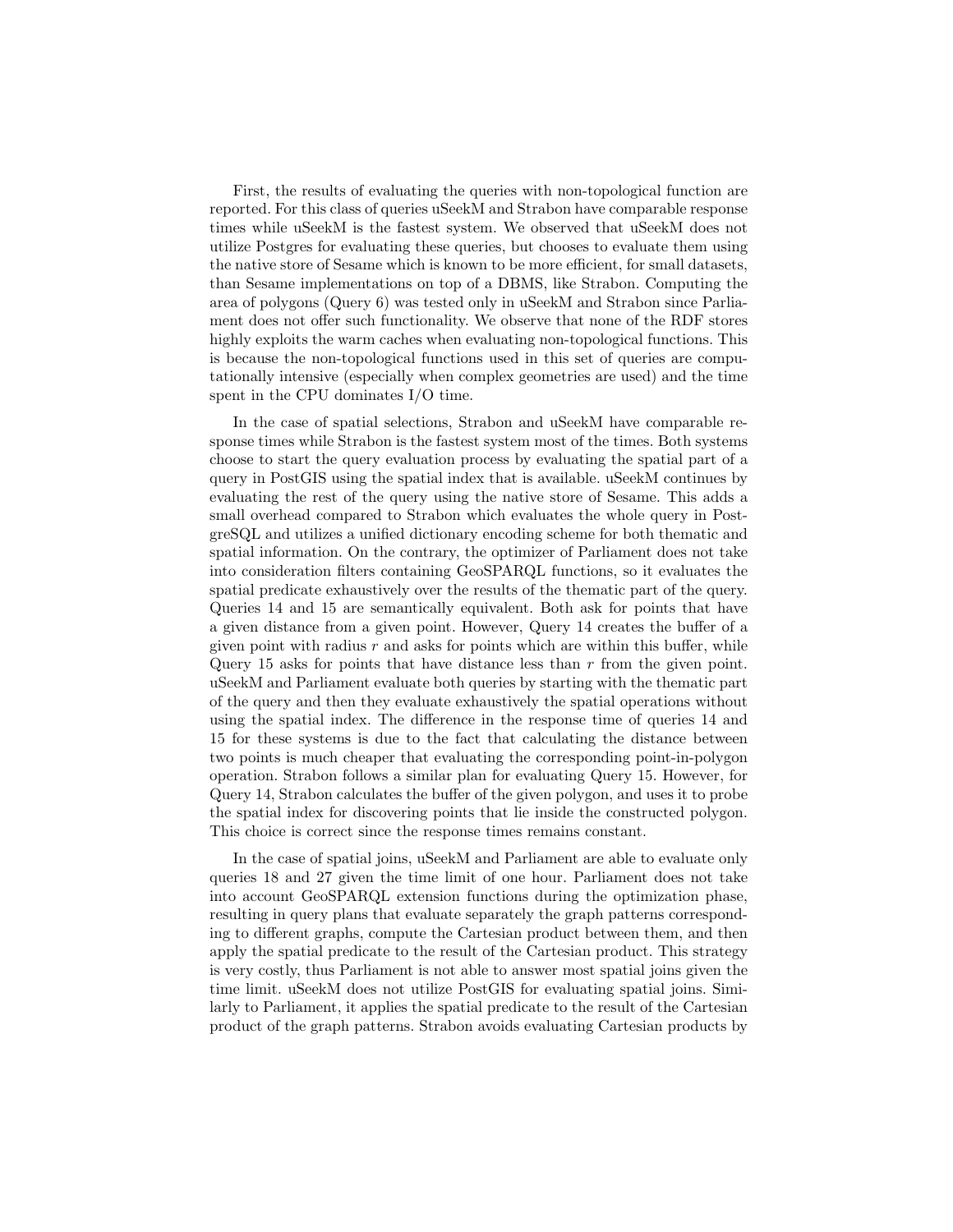|                     | Query            | Cold caches (sec.) |                 |                 | Warm caches (sec.) |                 |                 |
|---------------------|------------------|--------------------|-----------------|-----------------|--------------------|-----------------|-----------------|
| Type                |                  | Strabon            | uSeekM          | Parliament      | Strabon            | uSeekM          | Parliament      |
|                     | Q1               | 42.33              | 38.11           | 152.71          | 41.36              | 36.25           | 132.67          |
|                     | Q2               | 22.48              | 21.47           | 90.23           | 21.06              | 19.35           | 70.62           |
| Non topological     | $\overline{Q3}$  | 29.48              | 27.06           | 98.56           | 27.73              | 24.13           | 79.40           |
| construct functions | $\overline{Q4}$  | 7.65               | 3.22            | 23.16           | 7.00               | 3.08            | 19.67           |
|                     | $\overline{Q5}$  | 14.68              | 4.17            | 21.63           | 13.78              | 5.00            | 19.58           |
|                     | $\overline{Q6}$  | 23.82              | 19.58           | ٠               | 21.06              | 18.35           | ٠               |
|                     | Q7               | 0.36               | 1.22            | 2.42            | 0.01               | 0.02            | 1.36            |
|                     | $\overline{Q8}$  | 0.42               | 0.57            | 7.69            | 0.06               | 0.05            | 5.84            |
|                     | $\overline{Q9}$  | 0.83               | 1.27            | 35.03           | 0.16               | 0.05            | 34.09           |
|                     | $\overline{Q10}$ | 0.73               | 1.51            | 76.85           | 0.13               | 0.10            | 57.18           |
|                     | Q11              | 2.66               | 2.96            | 195.87          | 2.03               | 1.29            | 175.98          |
| Spatial selections  | Q12              | 0.79               | 0.55            | 2.39            | 0.38               | 0.03            | 1.20            |
|                     | Q13              | 0.82               | 0.89            | 63.14           | 0.13               | 0.04            | 59.60           |
|                     | Q14              | 0.50               | 2.29            | 24.34           | 0.03               | 1.63            | 19.97           |
|                     | O15              | 0.50               | 0.99            | 3.44            | 0.12               | 0.30            | 0.56            |
|                     | Q16              | 2.79               | 5.52            | 63.20           | 2.19               | 1.96            | 59.85           |
|                     | Q17              | 3.06               | 1.60            | 35.89           | 2.62               | 0.86            | 34.39           |
|                     | Q18              | 4.52               | 2233.73         | 2880.20         | 3.98               | 2504.24         | 2875.02         |
|                     | Q19              | 1272.54            | >1 <sub>h</sub> | $>1\mathrm{h}$  | 1284.62            | >1 <sub>h</sub> | >1 <sub>h</sub> |
|                     | Q20              | 115.93             | >1 <sub>h</sub> | >1 <sub>h</sub> | 105.39             | >1 <sub>h</sub> | >1 <sub>h</sub> |
|                     | Q21              | 113.26             | >1 <sub>h</sub> | >1 <sub>h</sub> | 107.76             | >1 <sub>h</sub> | >1 <sub>h</sub> |
| Spatial joins       | $\overline{Q22}$ | 26.33              | >1 <sub>h</sub> | >1 <sub>h</sub> | 25.20              | >1 <sub>h</sub> | >1 <sub>h</sub> |
|                     | Q23              | 26.29              | >1 <sub>h</sub> | >1 <sub>h</sub> | 25.01              | >1 <sub>h</sub> | >1 <sub>h</sub> |
|                     | $\overline{Q24}$ | 26.66              | >1 <sub>h</sub> | >1 <sub>h</sub> | 25.37              | >1 <sub>h</sub> | >1 <sub>h</sub> |
|                     | Q25              | 342.87             | >1 <sub>h</sub> | >1 <sub>h</sub> | 341.04             | >1 <sub>h</sub> | >1 <sub>h</sub> |
|                     | $\overline{Q26}$ | 343.30             | 534.61          | 2040.00         | 341.28             | 534.15          | 2030.42         |
|                     | $\overline{Q27}$ | 343.72             | >1 <sub>h</sub> | >1 <sub>h</sub> | 342.06             | >1 <sub>h</sub> | >1 <sub>h</sub> |
| Aggregate functions | Q28              | 3.56               | ٠               | ٠               | 2.92               | ٠               | ٠               |
|                     | Q29              | 258.35             |                 | ٠               | 258.00             |                 |                 |

Table 7: Response times - Real Workload

identifying graph patterns that are related only through the spatial predicate and pushes the evaluation of the spatial join in PostGIS, thus resulting in good response times. In all cases, warm caches do not affect the response time of the queries since a large number of intermediate results is produced. Finally, spatial aggregations are tested only in Strabon since it is the only system that supports such functions. We notice that Query 28 which computes the minimum bounding box that contains all geometries of the GAG dataset is much faster than Query 29 which computes the union of the same geometries since the former operation is much cheaper than the latter one which is computationally expensive.

Macro Benchmark. The results of the macro benchmark are shown in Table 6. In this table we report the average time needed for a complete iteration of all the queries of each scenario. The Reverse Geocoding scenario has two queries which use the function distance with a fixed limit. uSeekM performs the best in this scenario while Strabon needs an order of magnitude more time. The Map Search and Browsing scenario has one thematic query and two spatial selection queries. As described in Section 4.2 Strabon and uSeekm are efficient in evaluating spatial selections and they have good performace in this scenario as well. Finally, the Rapid Mapping for Fire Monitoring scenario is the most demanding scenario. It comprises three spatial selections queries, but also two complex queries which include spatial joins and construct new geometries (boundary and intersection). Only Strabon can serve this scenario since uSeekM and Parliament needed more than an hour to evaluate the query RM6. This happens because the query RM6 requires evaluating a demanding spatial join which is evaluated in a costy way by Parliament and uSeekM as described in previous paragraphs.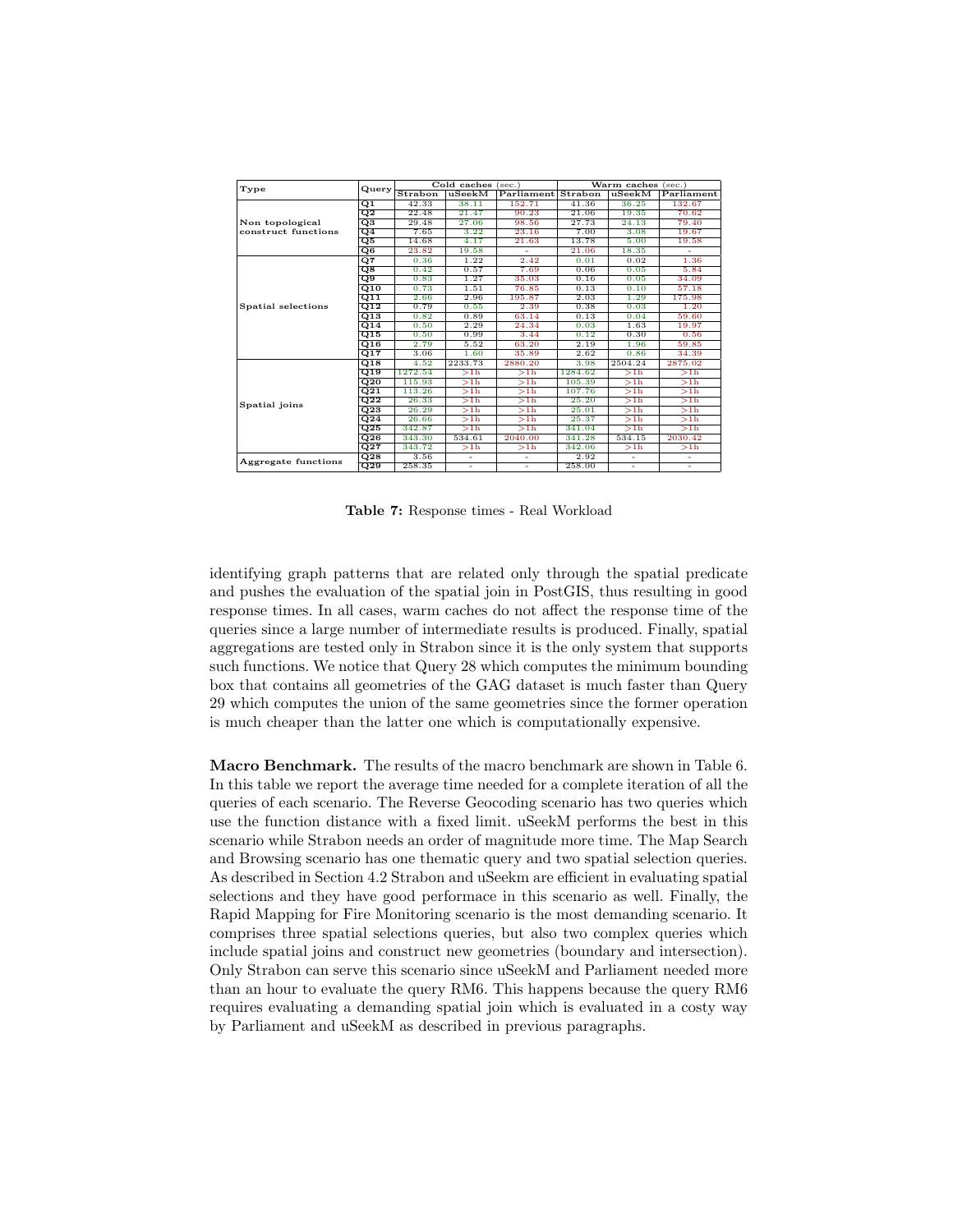#### 4.3 Synthetic Workload

Let us now discuss representative experiments that we run using a synthetic workload that was produced using the generator presented in Section 3. We generated a dataset by setting  $n = 512$  and  $k = 9$ , where n is the number used for defining the cardinalities of the generated geometries, and  $k$  is the number used for defining the cardinalities of the generated tag values. This instantiation of the synthetic generator produces 262, 144 land ownership instances, 28, 900 states, 512 roads and 262, 144 points of interest. Each feature is tagged with key 1, every other feature with key 2, etc. up to key 512. The resulting dataset consists of 3,880,224 triples and its size is 745 MB.

Dataset Storage. Table 5 presents the time required by each system to store and index the synthetic dataset. The synthetic dataset has fewer predicates and more geometries that the real one. uSeekM requires more time than Strabon for storing the dataset, since it stores it in a Sesame native store and then it stores triples with geometric information at PostGIS as well. This overhead is significant compared to the total time required for storing the dataset, but leads to better response times in some cases. As we have already explained in Section 4.2, Parliament needs more time to store the synthetic dataset as well as the real-world dataset because it performs forward chaining on input data.

Queries. We instantiated the query template presented in Table 4(a) in order to produce SPARQL queries corresponding to spatial selections that ask for land ownerships that intersect a given rectangle, and points of interest that are within a given recangle. The given rectangle is generated in such as a way that the spatial predicate of the query holds for 1‱, 10%, 25%, 50%, 75% or all the features of the respective dataset. In addition, we instantiated the query template using the extreme values 1 and 512 of the parameter THEMA for selecting either all or approximatly 2‱ of the total features of a dataset. The response time of each system for evaluating the instantiations of this query template are presented in Figures  $2(a)-2(h)$ .

We instantiated the query template presented in Table 4(b) in order to produce SPARQL queries corresponding to spatial joins that ask for land ownerships that intersect a state, touching states and points of interest that are located inside a state. We also instantiated this query template using all combinations of the extreme values 1 and 512 for the parameters THEMA and THEMA'. The response time of each system for evaluating the instantiations of this query template are presented in Figures 2(i)-2(k).

By examining Figures 2(a)- 2(h), we observe that Strabon has very good performance overall. Strabon pushes the evaluation of a SPARQL query to the underlying spatially-enabled DBMS, which in this case is Postgres enhanced with PostGIS. PostGIS has recently been enhanced with selectivity estimation capabilities. As a result, when a query selects only a few geometries, query evaluation always starts with the evaluation of the spatial predicate using the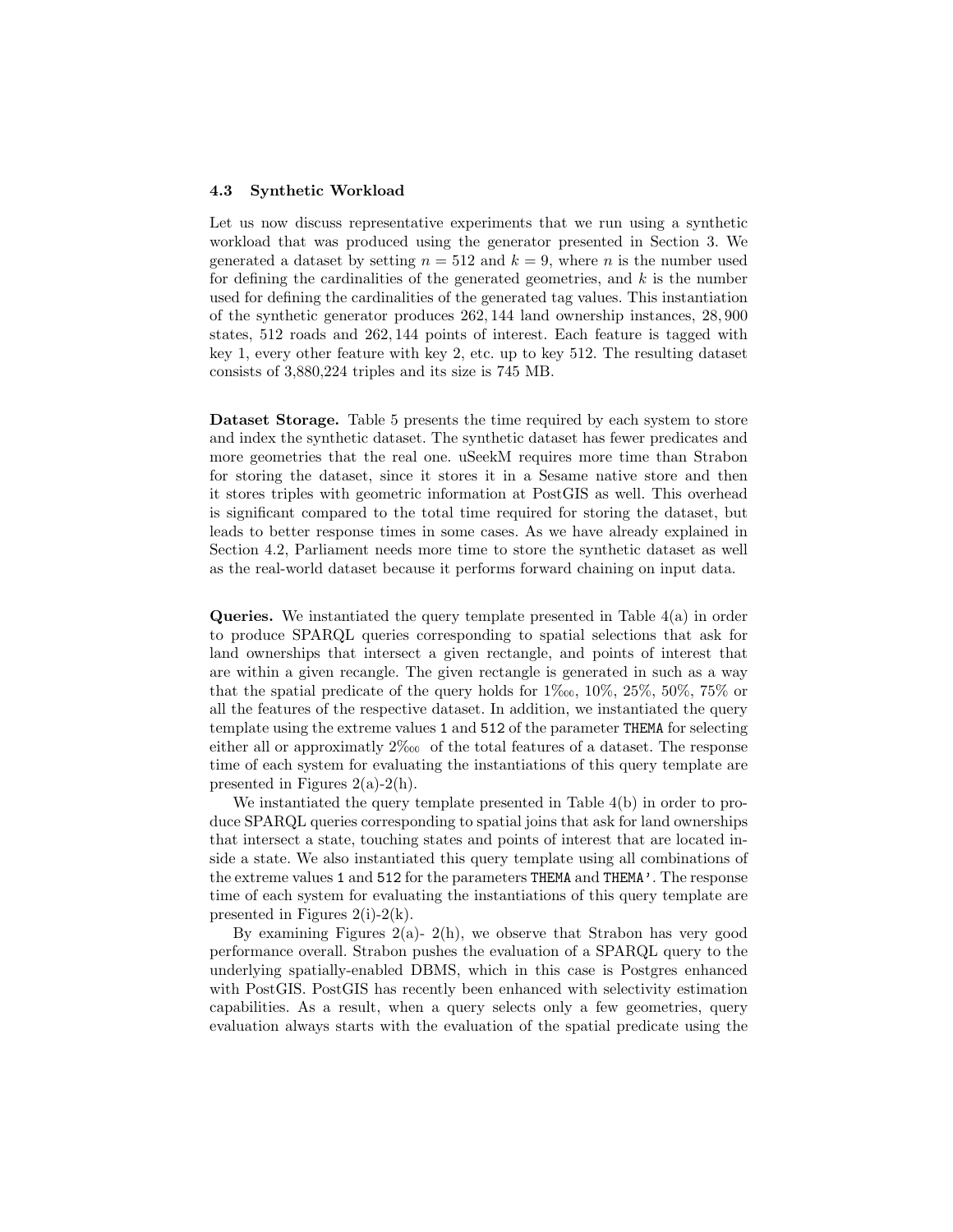spatial index, thus resulting in few intermmediate results and good response times. While the spatial selectivity increases and more geometries satisfy the spatial predicate, the optimizer of Postgres chooses different query plans. For example, when the value of the parameter THEMA is 1 (Figures 2(a), 2(c), 2(e),  $2(g)$ ) and the value of the parameter GEOM is such that all geometries satisfy the spatial predicate, Postgres ignores the spatial index and performs a sequential scan on the table storing the geometries for evaluating the spatial predicate. Similarly, when the value of the parameter THEMA is  $512$  (Figures 2(b), 2(d), 2(f),  $2(h)$ ) and the value of the parameter GEOM is such that all geometries satisfy the spatial predicate, Postgres starts with the evaluation of the thematic selection that produces few intermediate results since only  $2\%$  of the features satisfy the thematic predicate, resulting in good query response times. In the case of spatial joins (Figures 2(i)-  $2(k)$ ), Strabon is the fastest system in most cases. The optimizer of Postgres takes into account the thematic selectivity of the queries and selects good query plans, thus Strabon is the only system that is able to answer the spatial joins given the one hour timeout when the parameters THEMA and THEMA' are equal to 1.

Regarding uSeekM, we observe that its performance is not affected by the thematic selectivity of the query. For spatial selections, uSeekM always start by evaluating the spatial predicate in PostGIS and then continues the query evaluation in the native Sesame store. As a result, regardless of the thematic selectivity, the response time of uSeekM increases while increasing the number of features with geometries that satisfy the given spatial predicate.

Regarding Parliament, we observe that its performance is not affected neither by the thematic nor by the spatial selectivity of a query. Parliament always starts by evaluating the non-spatial part of a query and then evaluates the thematic filter and the spatial predicate exhaustively on the intermediate results. Thus, the thematic and spatial selectivity of a query do not affect its response time.

In the case of spatial joins, uSeekM and Parliament produce the Cartesian product between the graph patterns that are joined through the spatial predicate, and evaluate the spatial predicate afterwards. This strategy is very costly, thus Parliament is not able to answer most spatial joins given the one hour timeout and uSeekM is more than two orders of magnitude slower than Strabon. However, in Figure  $2(j)$  we observe that uSeekM outperforms Strabon. Strabon stores all geometries in a single table, so the evaluation of the spatial predicate Touches on this table returns not only the geometries of states that touch each other, but the touching geometries of land ownerships as well. The touching geometries of land ownerships are discarded later on, but this overhead proves to be more costly than producing a Cartesian product and evaluating the spatial predicate afterwards.

### 5 Conclusions

We presented a benchmark for evaluating the performance of geospatial RDF stores. We defined two workloads that test on the one hand the performance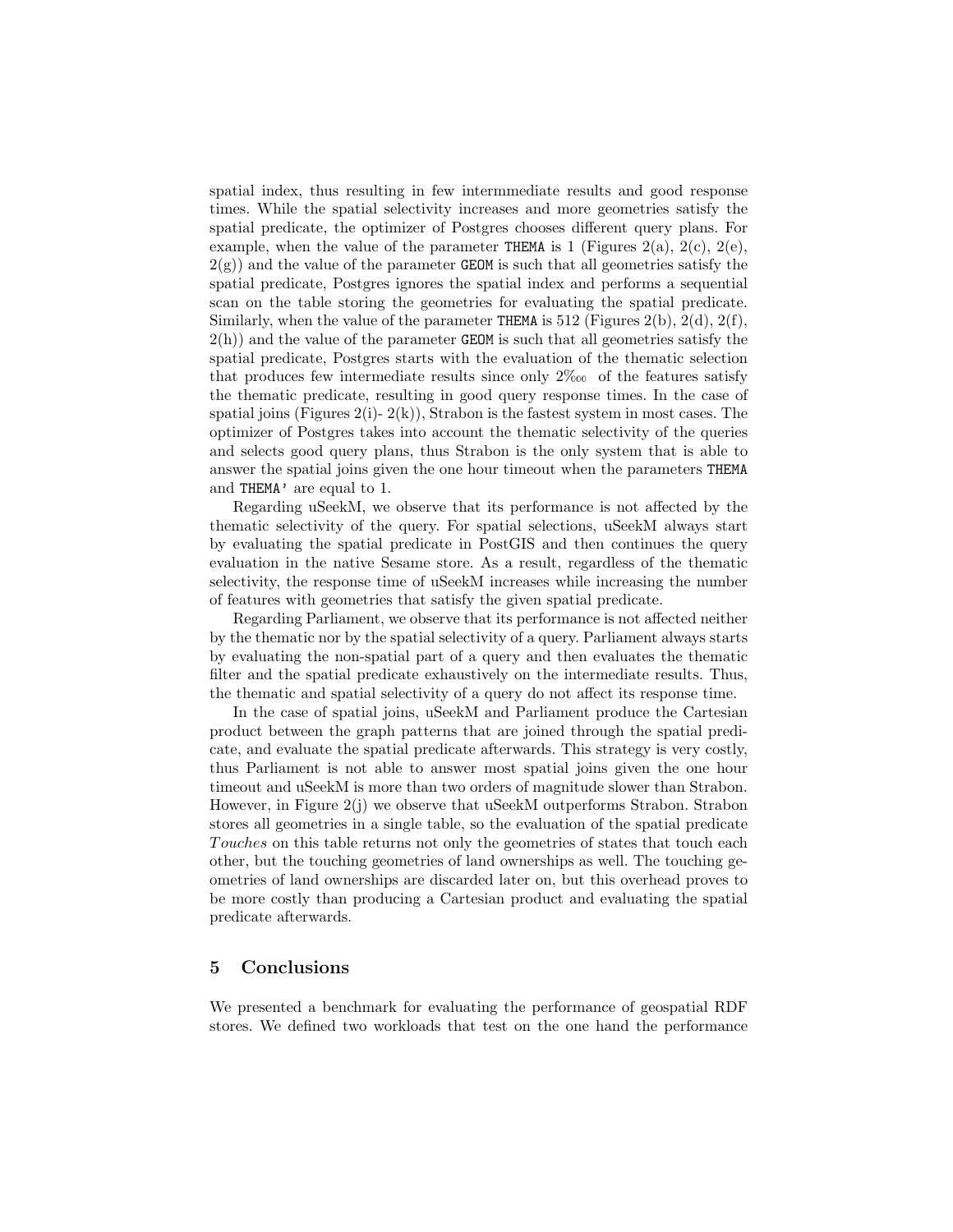of the spatial component of such systems in isolation, and on the other hand test whether spatial query processing is deeply integrated in their query engines. Future work concentrates on extending the benchmark to capture the complete GeoSPARQL standard, publish larger real-world datasets and synthetic datasets that are not uniformly distributed, and evaluate them on centralized and distributed geospatial RDF stores that are beginning to emerge.

## References

- 1. Bereta, K., Smeros, P., Koubarakis, M.: Representing and Querying the valid time of triples for Linked Geospatial Data. In: ESWC (2013)
- 2. Bizer, C., Schultz, A.: The Berlin SPARQL Benchmark. In: IJSWIS. vol. 5 (2009)
- 3. Brodt, A., Nicklas, D., Mitschang, B.: Deep Integration of Spatial Query Processing into Native RDF Triple Stores. In: SIGSPATIAL (2010)
- 4. Gunther, O., Picouet, P., Saglio, J.M., Scholl, M., Oria, V.: Benchmarking Spatial Joins A La Carte. In: IJGIS. vol. 13 (2007) `
- 5. Guo, Y., Pan, Z., Heflin, J.: LUBM: A Benchmark for OWL Knowledge Base Systems. In: Web Semantics. vol. 3 (2005)
- 6. Kolas, D.: A Benchmark for Spatial Semantic Web Systems. In: International Workshop on Scalable Semantic Web Knowledge Base Systems (2008)
- 7. Koubarakis, M., Kontoes, C., Manegold, S., Karpathiotakis, M., Kyzirakos, K., Bereta, K., Garbis, G., Nikolaou, C., Michail, D., Papoutsis, I., Herekakis, T., Ivanova, M., Zhang, Y., Pirk, H., Kersten, M., Dogani, K., Giannakopoulou, S., Smeros, P.: Real-Time Wildfire Monitoring Using Scientific Database and Linked Data Technologies. In: EDBT (2013)
- 8. Koubarakis, M., Karpathiotakis, M., Kyzirakos, K., Nikolaou, C., Sioutis, M.: Data Models and Query Languages for Linked Geospatial Data. In: Reasoning Web. Semantic Technologies for Advanced Query Answering. Springer (2012)
- 9. Kyzirakos, K., Karpathiotakis, M., Koubarakis, M.: Strabon: A Semantic Geospatial DBMS. In: ISWC (2012)
- 10. Morsey, M., Lehmann, J., Auer, S., Ngomo, A.C.N.: DBpedia SPARQL Benchmark - Performance Assessment with Real Queries on Real Data. In: ISWC (2011)
- 11. Myllymaki, J., Kaufman, J.H.: DynaMark: A Benchmark for Dynamic Spatial Indexing. In: Mobile Data Management. vol. 2574 (2003)
- 12. Open Geospatial Consortium: OGC GeoSPARQL A geographic query language for RDF data. OGC Implementation Standard (2012)
- 13. Patel, J., Yu, J., Kabra, N., Tufte, K., Nag, B., Burger, J., Hall, N., Ramasamy, K., Lueder, R., Ellmann, C., Kupsch, J., Guo, S., Larson, J., De Witt, D., Naughton, J.: Building a Scaleable Geo-Spatial DBMS: Technology, Implementation, and Evaluation. In: ACM SIGMOD (1997)
- 14. Paton, N.W., Williams, M.H., Dietrich, K., Liew, O., Dinn, A., Patrick, A.: VESPA: A Benchmark for Vector Spatial Databases. In: BNCOD (2000)
- 15. Ray, S., Simion, B., Demke Brown, A.: Jackpine: A Benchmark to Evaluate Spatial Database Performance. In: ICDE (2011)
- 16. Schmidt, M., Hornung, T., Lausen, G., Pinkel, C.: SP2Bench: A SPARQL Performance Benchmark. In: ICDE. pp. 222–233 (2009)
- 17. Stonebraker, M., Frew, J., Gardels, K., Meredith, J.: The SEQUOIA 2000 Storage Benchmark. In: ACM SIGMOD (1993)